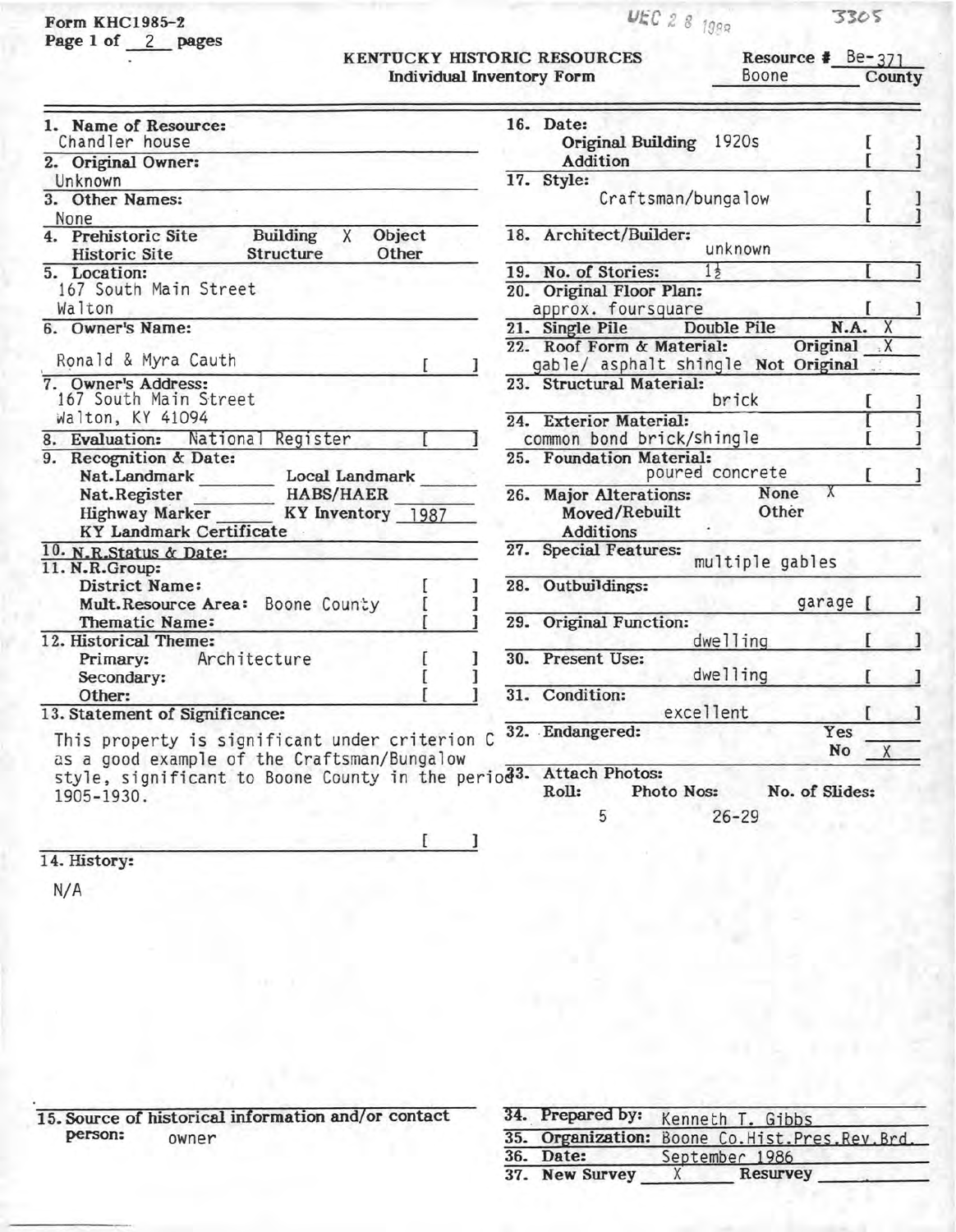**Form KHC1985-2 Page 2 of 2 pages**

#### **KENTUCKY HISTORIC RESOURCES Individual Inventory Form Resource # Be-371**

| 38.        | UTM Point of Primary Building:<br>Quadrant: Walton                                                                  | Zone<br>J6 | <b>Easting</b><br>_707785 _ | <b>Northing</b><br>4303245 | 39. G.I.S. Mod.<br>40. Coordi.Accuracy                                                                                                                                                                                                                                                                                                                                                                                                                                            |      |
|------------|---------------------------------------------------------------------------------------------------------------------|------------|-----------------------------|----------------------------|-----------------------------------------------------------------------------------------------------------------------------------------------------------------------------------------------------------------------------------------------------------------------------------------------------------------------------------------------------------------------------------------------------------------------------------------------------------------------------------|------|
| 41.        | UTM Points of Boundary (for N. R. eligible sites only):<br>А.<br><b>B.</b><br>C.                                    |            |                             | D.<br>E.<br>F.             |                                                                                                                                                                                                                                                                                                                                                                                                                                                                                   |      |
| 42.<br>44. | <b>Total Acreage in Present Property:</b><br>Site Plan (and boundary description and justification for N.R. sites): | 40         | 43.                         | origin.                    | Acreage included in proposed N.R. boundary: 0.91<br>Beginning at a point 50' east northeast<br>from the north corner of the house (A),<br>proceed southeast 200' along the west<br>side of the paved access lane to a point<br>5' east from the southeast corner of the<br>garage (B). Then proceed 125' southwest<br>$(C)$ , turning northwest 200' $(D)$ .<br>proceed 125' northeast to the point of<br>The boundary includes the house and<br>garage and sufficient acreage to | Then |
|            |                                                                                                                     |            |                             | paved access lane.         | provide an appropriate setting. The<br>boundary A-B is on the west side of a<br>Contributing: 2 buildings                                                                                                                                                                                                                                                                                                                                                                         |      |

### 45. Description and House Plan.

The simple, side-gabled main mass<br>of this brick and frame 11 story of this brick and frame 1½-story building is varied by dormers, shed-roofed at the back<br>and sabled at the frant, and by a semployly reafed perch. a crosscable combined with a and gabled at the front, and by a complexly roofed porch, a crossgable combined with a<br>shed reafed portion...The porch is further engighed by pairs of wooden posts on brick. shed-roofed portion. The porch is further enriched by pairs of wooden posts on brick piers, friezes of sticks, and decorative braces. All the gables of the house are filled with shingles. The double-hung sash windows appear mostly in groups, those on the first floor in the principal rooms equipped with transoms. The interior, except for the simple trabeated surrounds, is more classical in derivation than one would normally expect in <sup>a</sup> Craftsman bungalow.

The site also includes <sup>a</sup> frame, hip-roofed, single-bay garage, now covered with asphalt sheeting and is contemporary with the house.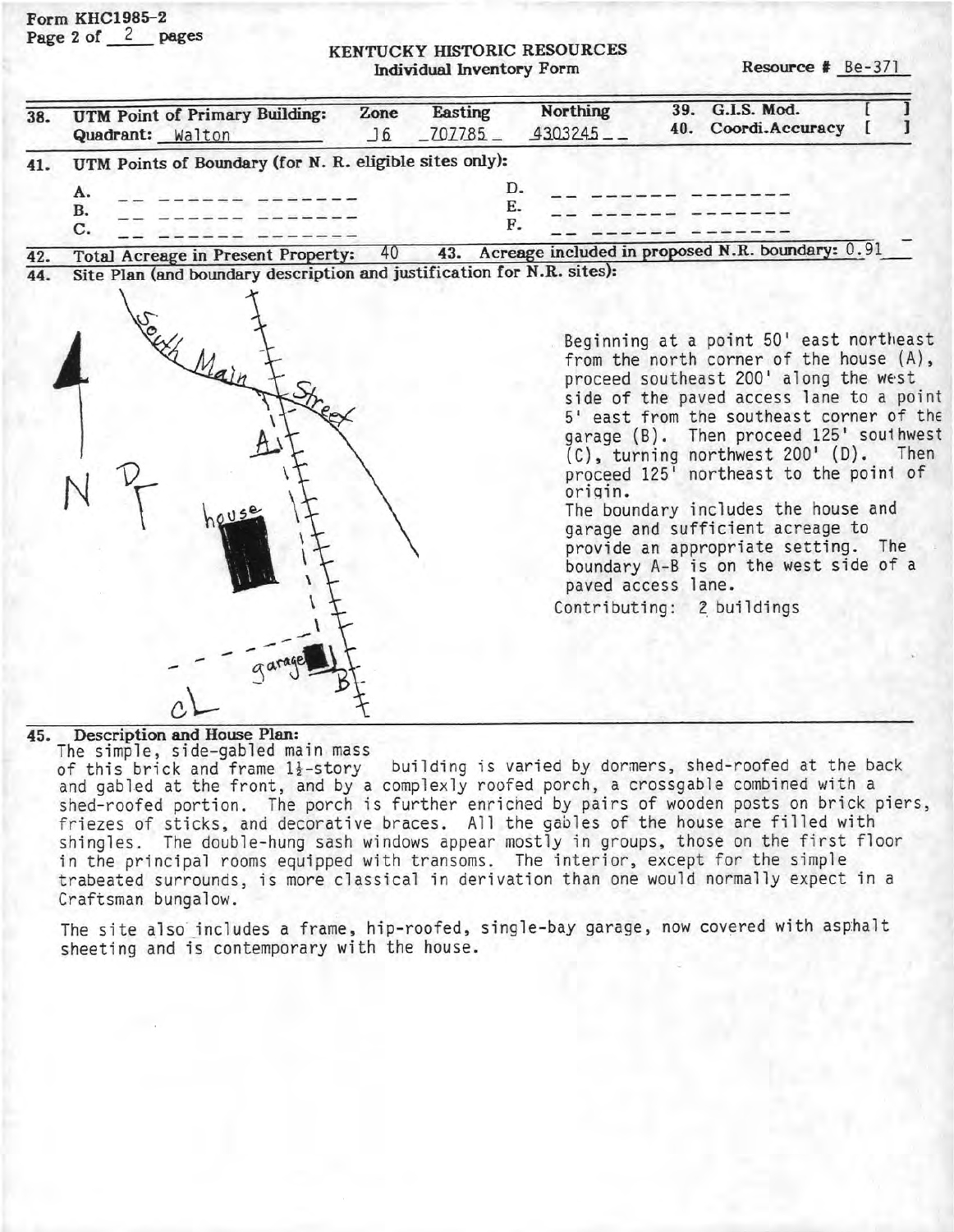

 $\mathbb{R}$ 

×.

OMB Approval No. 1024-0018

United States Department of the Interior<br>National Park Service

## **National Register of Historic Places<br>Continuation Sheet**

|                                                                                      |                                           |                                                          | Multiple Resource Area<br>Thematic Group |
|--------------------------------------------------------------------------------------|-------------------------------------------|----------------------------------------------------------|------------------------------------------|
| Name Boone County MRA                                                                |                                           |                                                          |                                          |
| State KENTUCKY                                                                       |                                           |                                                          |                                          |
| Nomination/Type of Review                                                            |                                           |                                                          | Date/Signature                           |
| 11. Boone County Distillery Superintendant's<br>House and Guest House Entered in the | Mational Rugisla                          | FREEPER Stelvus 2/6/89<br>Attest                         |                                          |
| 12. Botts House                                                                      | Entered in the<br>National Register       | freeper Helony Byan 2/6/89<br>Attest                     |                                          |
| 13. Calvert, B.C., House                                                             | Period in the control<br>$ARGL-1 = -1 -$  | Keeper Helvnest Sym 2/6/89                               |                                          |
| 14. Chambers, A.E., Octagonal Barn<br>$Sek/F$ Substantive Review                     |                                           | Attest<br>for Keeper Patrick Andrews 2/7/89              |                                          |
| 15. Chandler House                                                                   | Javi and and S                            | Attest<br>Theorem Preeper Alelanes Byan 2/6/89<br>Attest |                                          |
| 16. Christian Meeting House                                                          | Entered in the<br>Mational Register       | Hereper Aleland 3yan 2/6/89<br>Attest                    |                                          |
| 17. Clore House                                                                      | Kitschill (1975)                          | TREEPER Leburne 24 and 2/6/89                            |                                          |
| 18. Clore, Jonas, House                                                              | Entimate in the                           | Attest<br>Reeper Alclands                                | 7/6/59                                   |
| 19. Collins, Capt. N., House                                                         | mutered in the<br>National RegisterReeper | Attest                                                   | $-266/69$                                |
| 20. Corn, Allie, House                                                               | Entered in the                            | Attest<br>National Register Reeper Alebreas              | $\sim$ 2/6/89                            |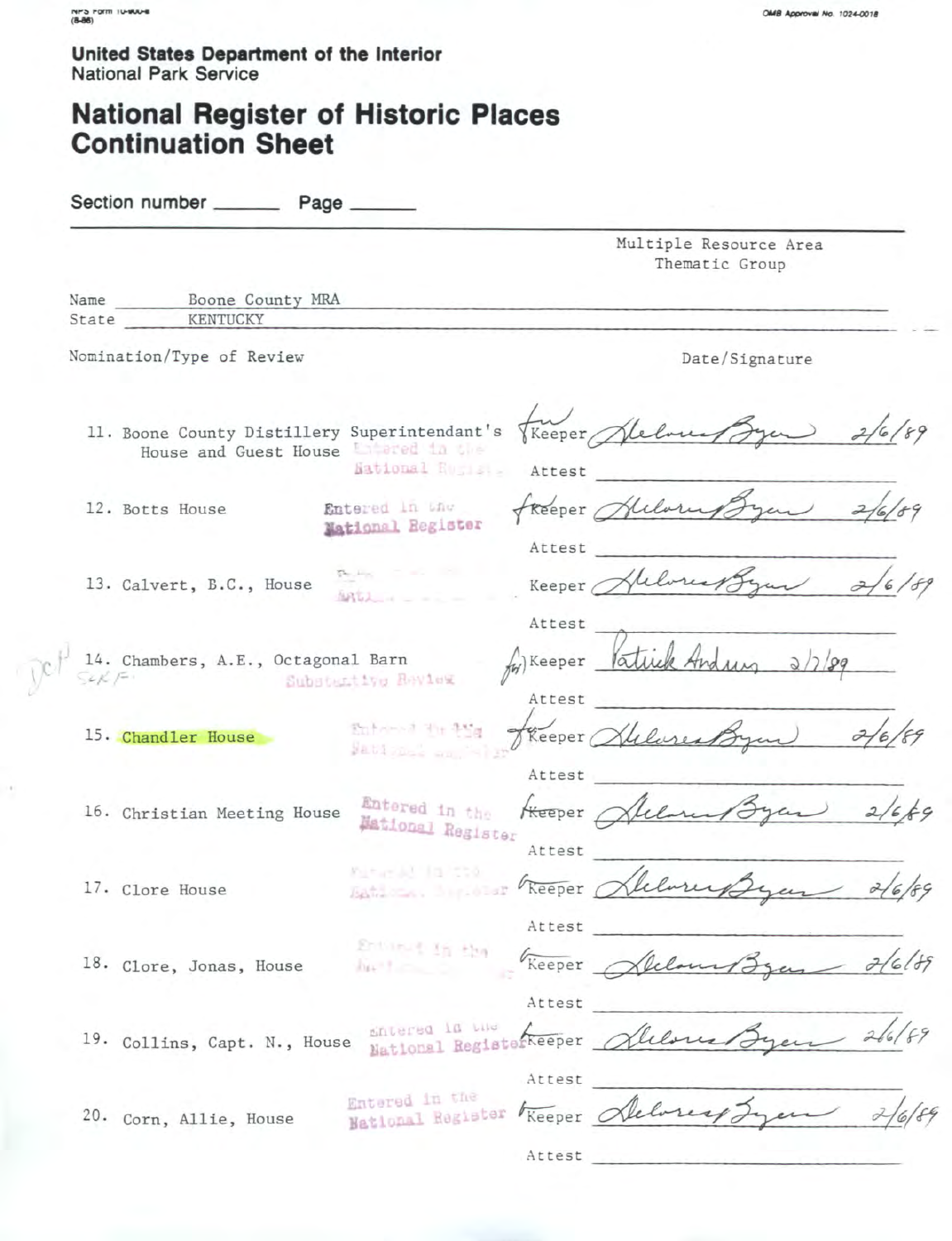#### UNITED STATES DEPARTMENT OF THE INTERIOR NATIONAL PARK SERVICE

NATIONAL REGISTER OF HISTORIC PLACES evAluation/return sheet

REQUESTED ACTION: NOMINATION

PROPERTY Chandler House PROPERTY NAME:

MULLIPLE<br>MAME. NAME: Boone County MRA

STATE & COUNTY: KENTUCKY, Boone

**DATE RECEIVED:** 12/28/88 DATE OF 16TH DAY: 1/26/89 DATE OF WEEKLY LIST: DATE OF PENDING LIST:<br>DATE OF 15TH DAV: DATE OF 45TH DAY: 1/10/89 2/11/89

REFERENCE NUMBER: 88003305

NOMINATOR: STATE

REASONS FOR REVIEW:

|                |                    |                          | APPEAL: N DATA PROBLEM: N LANDSCAPE: N LESS THAN 50 YEARS: N |   |  |
|----------------|--------------------|--------------------------|--------------------------------------------------------------|---|--|
| OTHER: N PDIL: |                    |                          | N PERIOD: N PROGRAM UNAPPROVED: N                            |   |  |
|                | REOUEST: N SAMPLE: | N SLR DRAFT: N NATIONAL: |                                                              | N |  |

COMMENT WAIVER: N

| ACCEPT | RETURN |  | REJECT $2/6/89$ DATE Entered in the | National Regis |
|--------|--------|--|-------------------------------------|----------------|
|--------|--------|--|-------------------------------------|----------------|

Hatlonal Beglster

ABSTRACT/SUMMARY COMMENTS:

| RECOM./CRITERIA   |  |
|-------------------|--|
| <b>REVIEWER</b>   |  |
| <b>DISCIPLINE</b> |  |
| DATE              |  |
|                   |  |

DOCUMENTATION see attached comments Y/N see attached SLR Y/N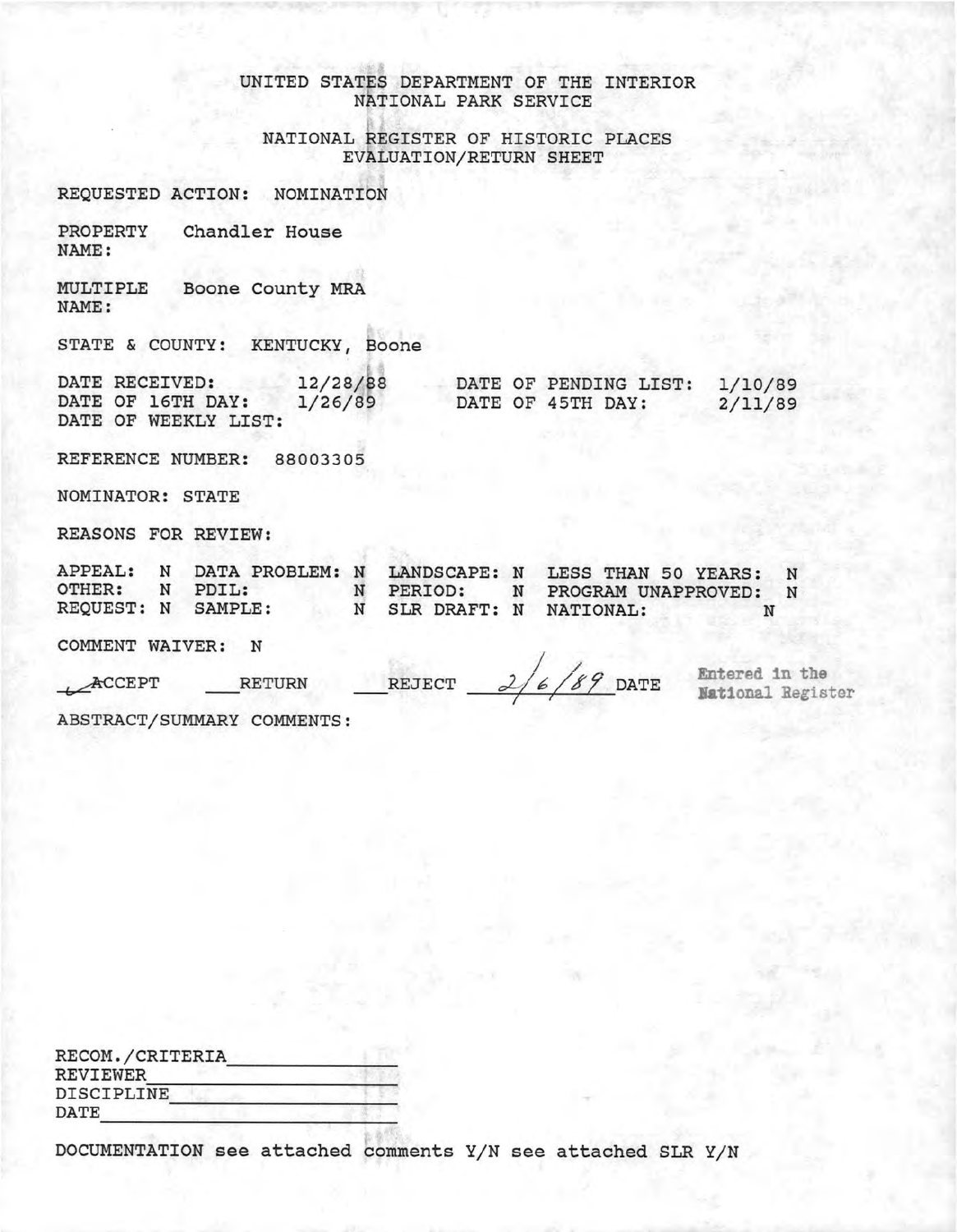#### **CLASSIFICATION**

resource type count

STATE/FEDERAL AGENCY CERTIFICATION

**FUNCTION** 

historic current

**DESCRIPTION** 

architectural classification materials descriptive text

#### SIGNIFICANCE

Areas of Significance--Check and justify below Period

Specific dates Builder/Architect Statement of Significance (in one paragraph)

| summary paragraph                         |
|-------------------------------------------|
| completeness                              |
| clarity                                   |
| applicable criteria                       |
| justification of areas checked            |
| relating significance to the resource     |
| context                                   |
| relationship of integrity to significance |
| justification of exception                |
| athar                                     |

| <b>BIBLIOGRAPHY</b> |                                                      |                                                                  |              |
|---------------------|------------------------------------------------------|------------------------------------------------------------------|--------------|
| GEOGRAPHICAL DATA   |                                                      |                                                                  |              |
| acreage<br>UTMs     | boundary justification                               | verbal boundary description                                      |              |
| sketch maps         | ACCOMPANYING DOCUMENTATION/PRESENTATION<br>USGS maps | photographs                                                      | presentation |
| OTHER COMMENTS      |                                                      |                                                                  |              |
|                     |                                                      | Questions concerning this nomination may be directed to<br>Phone |              |
| Signed              |                                                      |                                                                  | Date         |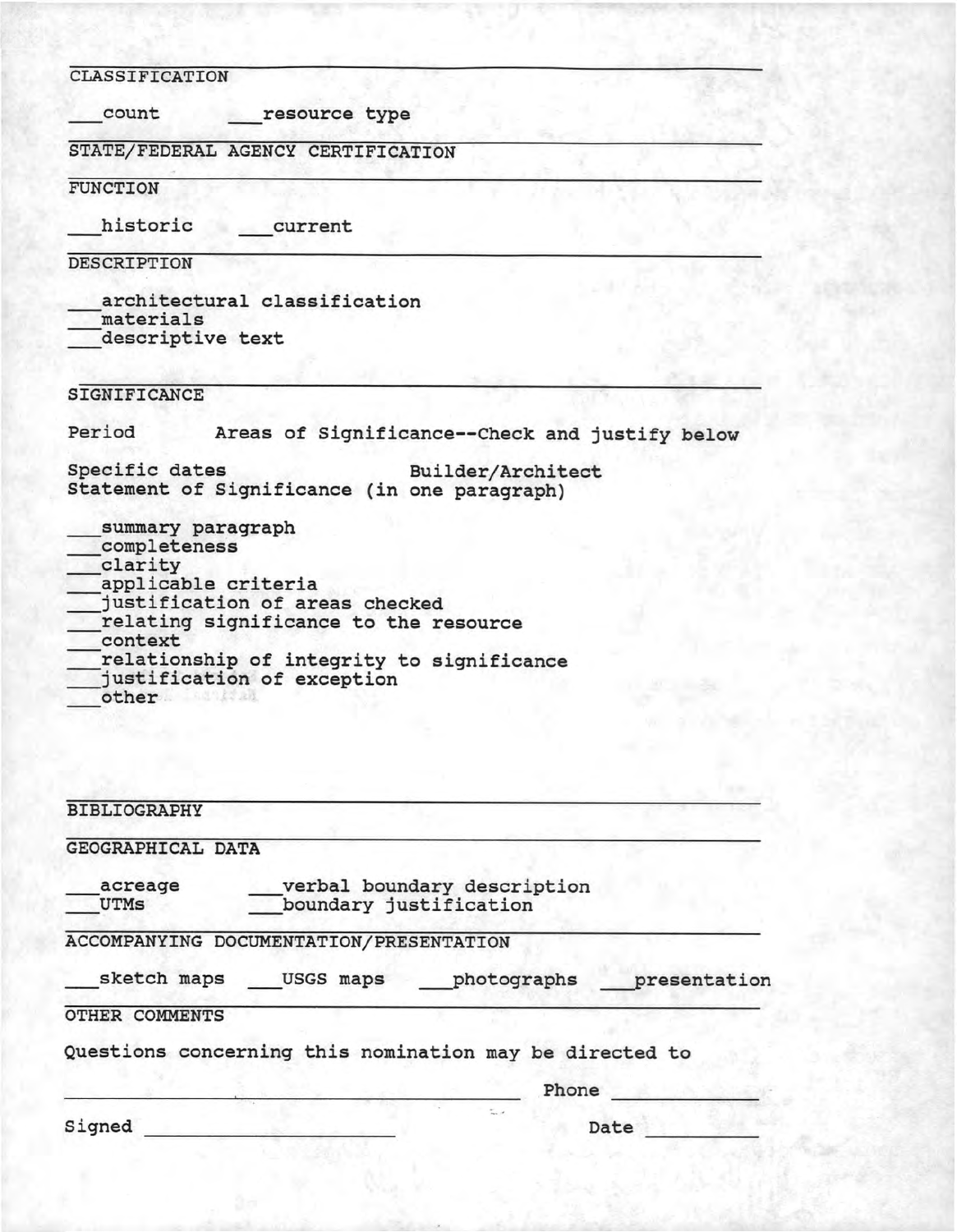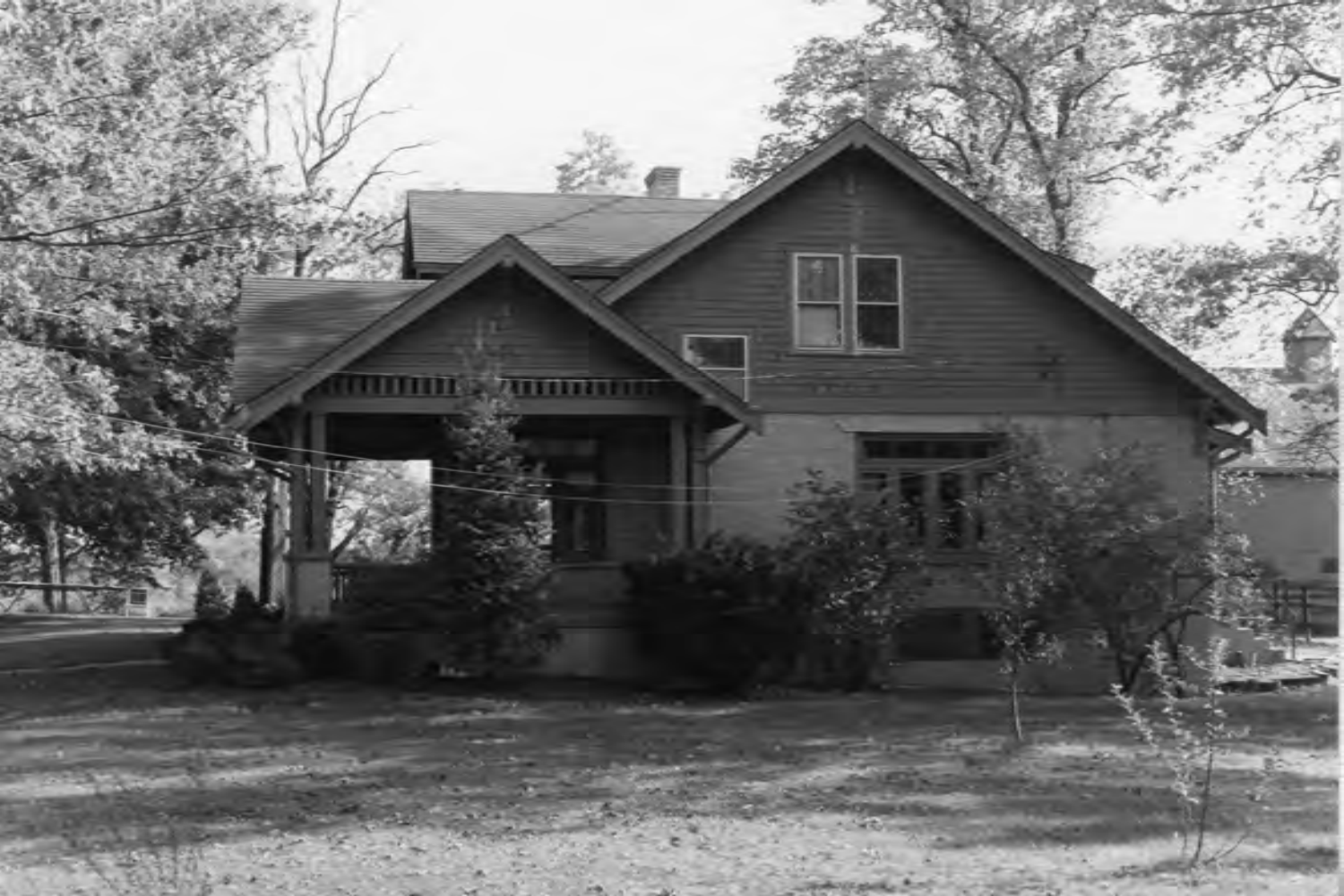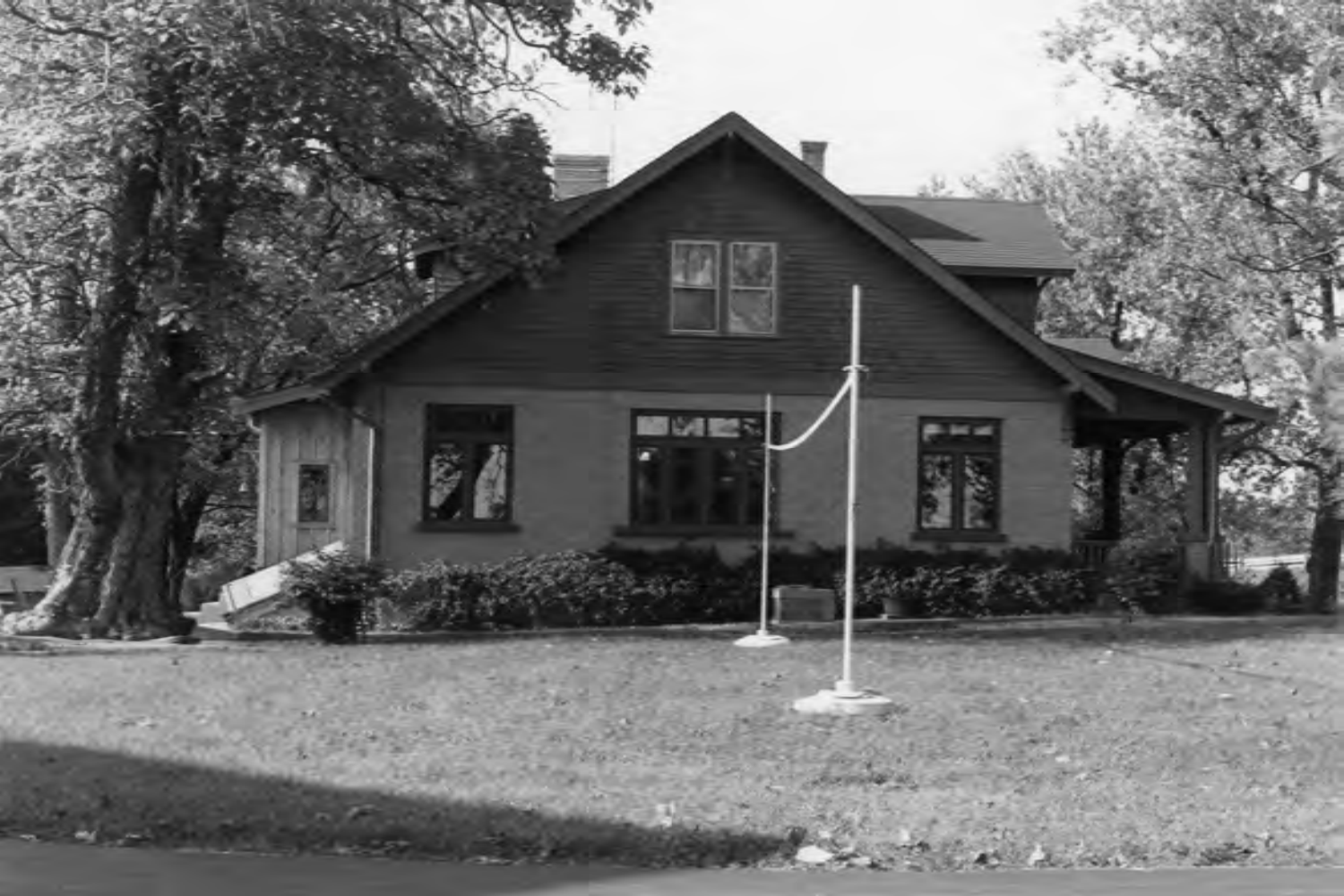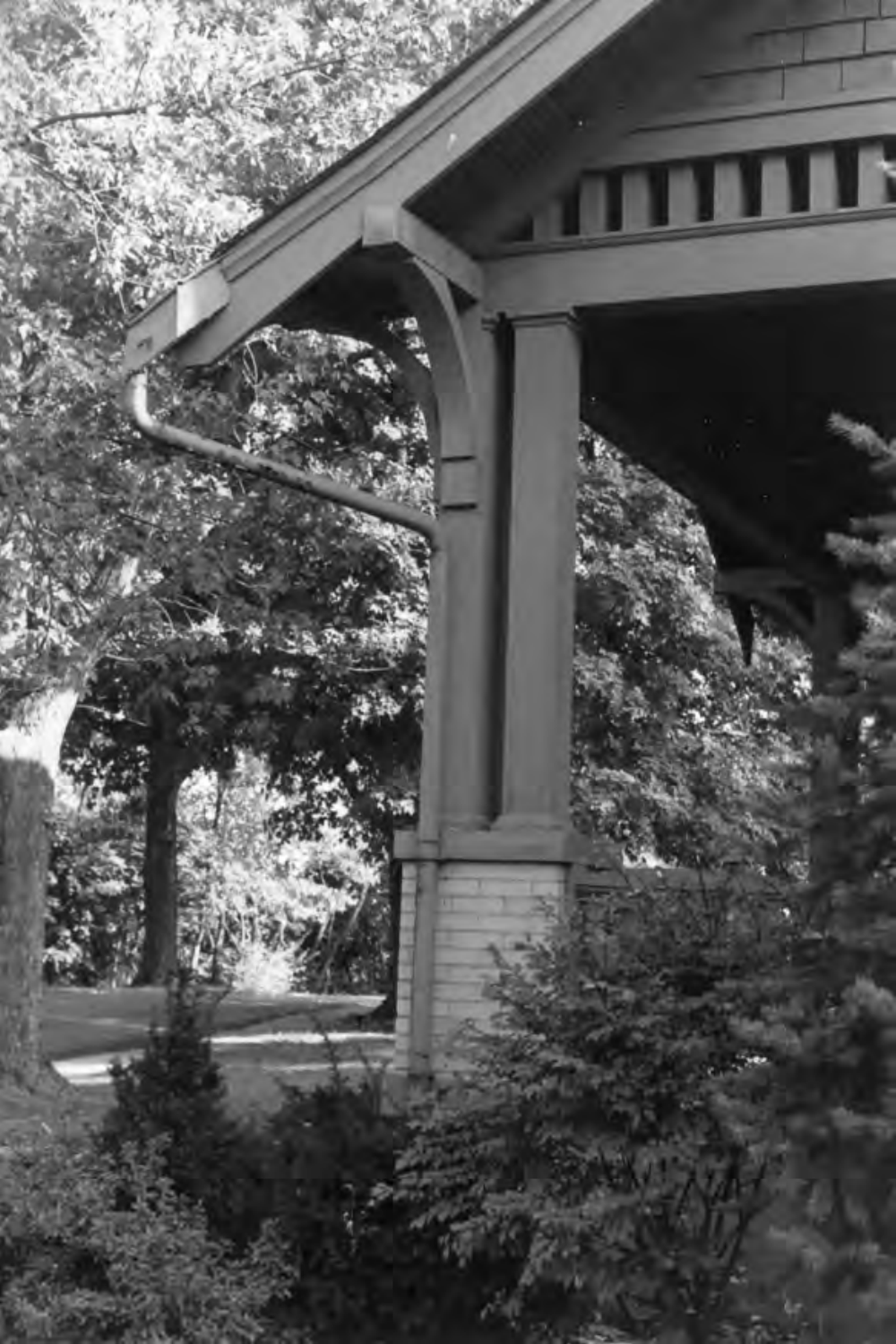